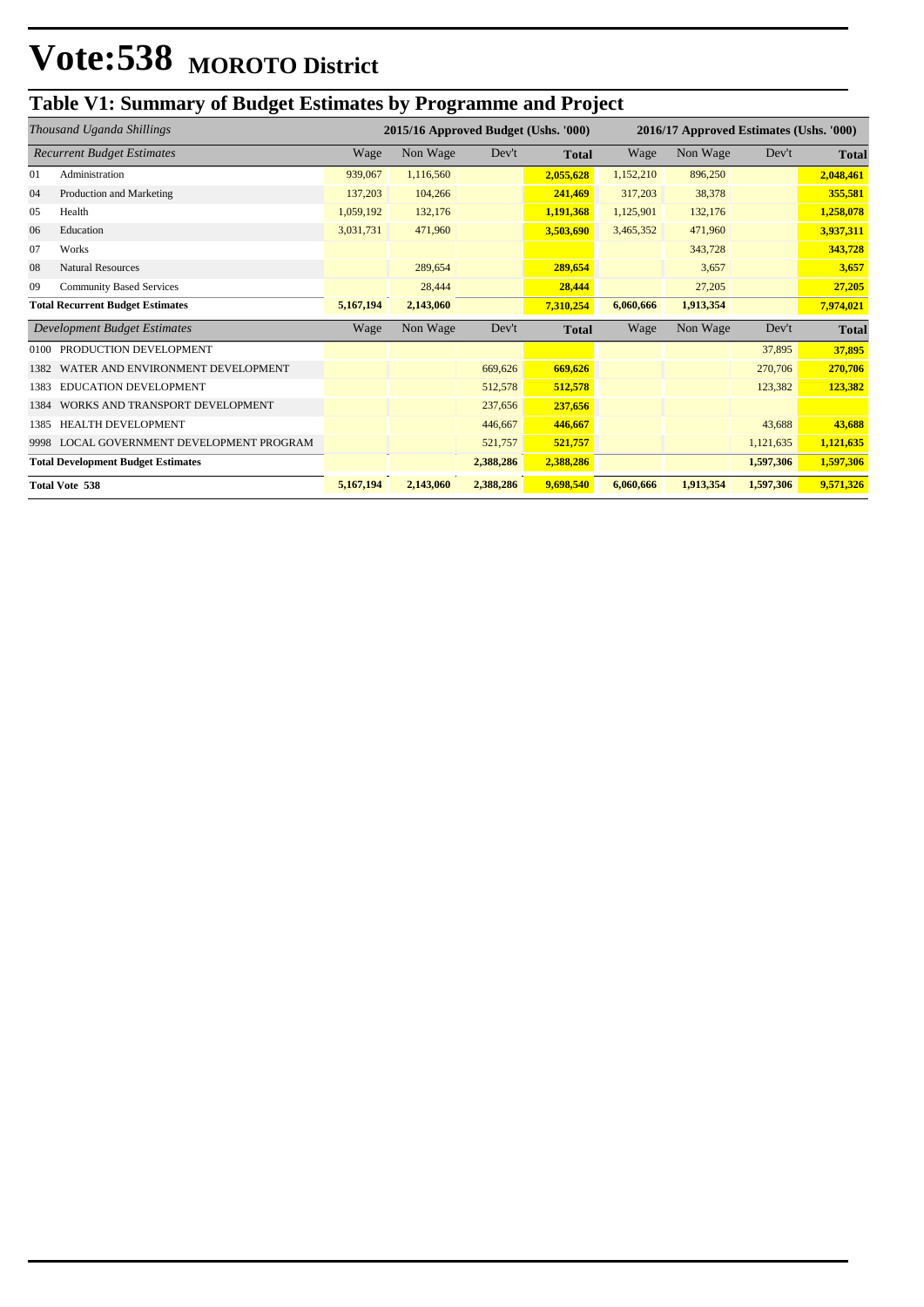#### **Table V2: Summary of Budget Estimates by Sector and Item**

| Thousand Uganda Shillings       |                                                       | 2015/16 Approved Budget (Ushs. '000) | 2016/17 Approved Estimates (Ushs. '000) |              |
|---------------------------------|-------------------------------------------------------|--------------------------------------|-----------------------------------------|--------------|
|                                 |                                                       | <b>Total</b>                         |                                         | <b>Total</b> |
| <b>Agriculture</b>              |                                                       | 241,469                              |                                         | 393,477      |
| 321466                          | Sector Conditional Grant (Wage)                       | 137,203                              |                                         | 317,203      |
| 321467                          | Sector Conditional Grant (Non-Wage)                   | 104,266                              |                                         | 38,378       |
| 321470                          | Sector Development Grant                              | $\overline{0}$                       |                                         | 37,895       |
|                                 | <b>Works and Transport</b>                            | 237,656                              |                                         |              |
| 321470                          | Sector Development Grant                              | 237,656                              |                                         |              |
| <b>Education</b>                |                                                       | 4,016,268                            |                                         | 4,060,693    |
| 321466                          | Sector Conditional Grant (Wage)                       | 3,031,731                            |                                         | 3,465,352    |
| 321467                          | Sector Conditional Grant (Non-Wage)                   | 471,960                              |                                         | 471,960      |
| 321470                          | Sector Development Grant                              | 512,578                              |                                         | 123,382      |
| Health                          |                                                       | 1,638,036                            |                                         | 1,301,765    |
| 321466                          | Sector Conditional Grant (Wage)                       | 1,059,192                            |                                         | 1,125,901    |
| 321467                          | Sector Conditional Grant (Non-Wage)                   | 132,176                              |                                         | 132,176      |
| 321470                          | Sector Development Grant                              | 446,667                              |                                         |              |
| 321472                          | <b>Transitional Development Grant</b>                 | $\overline{0}$                       |                                         | 43,688       |
| <b>Water and Environment</b>    |                                                       | 959,281                              |                                         | 618,091      |
| 321467                          | Sector Conditional Grant (Non-Wage)                   | 289,654                              |                                         | 47,385       |
| 321469                          | Support Services Conditional Grant (Non-Wage)         | $\overline{0}$                       |                                         | 300,000      |
| 321470                          | Sector Development Grant                              | 669,626                              |                                         | 248,706      |
| 321472                          | <b>Transitional Development Grant</b>                 | $\overline{0}$                       |                                         | 22,000       |
| <b>Social Development</b>       |                                                       | 28,444                               |                                         | 31,553       |
| 321467                          | Sector Conditional Grant (Non-Wage)                   | 28,444                               |                                         | 27,205       |
| 321472                          | <b>Transitional Development Grant</b>                 | $\overline{0}$                       |                                         | 4,348        |
| <b>Public Sector Management</b> |                                                       | 2,577,385                            |                                         | 3,165,747    |
| 212105                          | Pension for Local Governments                         | $\overline{0}$                       |                                         | 122,545      |
| 212107                          | <b>Gratuity for Local Governments</b>                 | $\overline{0}$                       |                                         | 65,029       |
| 321401                          | District Unconditional Grant (Non-Wage)               | 285,826                              |                                         | 459,795      |
| 321403                          | District Discretionary Development Equalization Grant | 503,086                              |                                         | 1,087,287    |
| 321451                          | District Unconditional Grant (Wage)                   | 939,067                              |                                         | 1,152,210    |
| 321463                          | Urban Discretionary Development Equalization Grant    | 18,671                               |                                         |              |
| 321469                          | Support Services Conditional Grant (Non-Wage)         | 830,734                              |                                         |              |
| 321472                          | <b>Transitional Development Grant</b>                 | $\overline{0}$                       |                                         | 30,000       |
| 321608                          | General Public Service Pension Arrears (Budgeting)    | $\overline{0}$                       |                                         | 248,881      |
|                                 | <b>Grand Total Vote 538</b>                           | 9,698,540                            |                                         | 9,571,326    |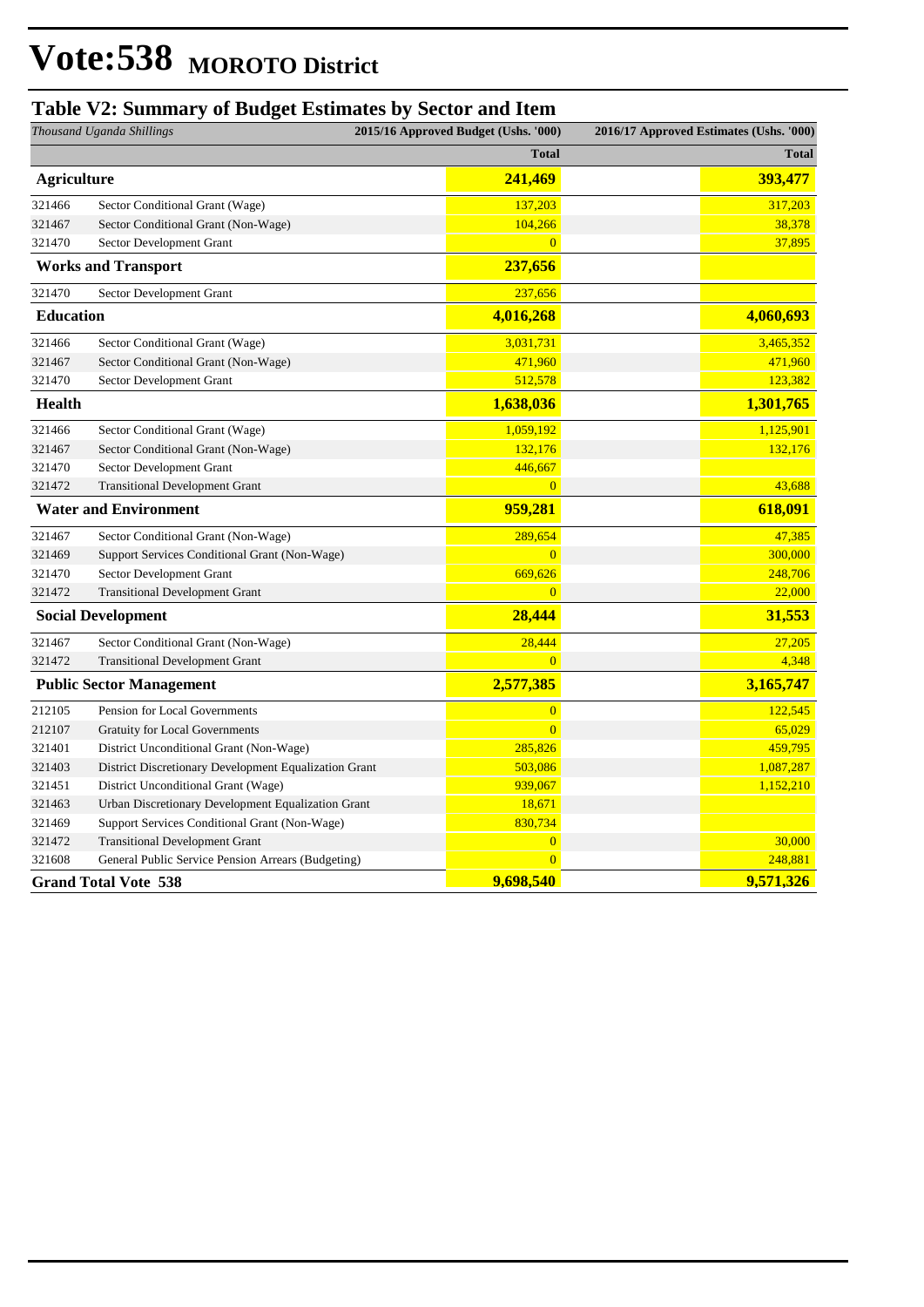#### **Table V3: Summary of Detailed Budget Estimates by Program, Project and Item**

#### *Recurrent Budget Estimates*

| Programme 01 Administration                                             |                                      |                                         |
|-------------------------------------------------------------------------|--------------------------------------|-----------------------------------------|
| Thousand Uganda Shillings                                               | 2015/16 Approved Budget (Ushs. '000) | 2016/17 Approved Estimates (Ushs. '000) |
| 212105 Pension for Local Governments                                    | $\bf{0}$                             | 122,545                                 |
| 212107 Gratuity for Local Governments                                   | $\bf{0}$                             | 65,029                                  |
| 321401 District Unconditional Grant (Non-Wage)                          | 285,826                              | 459,795                                 |
| 321451 District Unconditional Grant (Wage)                              | 939,067                              | 1,152,210                               |
| 321469 Support Services Conditional Grant (Non-Wage)                    | 830,734                              | $\mathbf{0}$                            |
| 321608 General Public Service Pension Arrears (Budgeting)               | $\bf{0}$                             | 248,881                                 |
| <b>Total Programme 01</b>                                               | 2,055,628                            | 2,048,461                               |
| <b>Programme 04 Production and Marketing</b>                            |                                      |                                         |
| Thousand Uganda Shillings                                               | 2015/16 Approved Budget (Ushs. '000) | 2016/17 Approved Estimates (Ushs. '000) |
| 321466 Sector Conditional Grant (Wage)                                  | 137,203                              | 317,203                                 |
| 321467 Sector Conditional Grant (Non-Wage)                              | 104,266                              | 38,378                                  |
| <b>Total Programme 04</b>                                               | 241,469                              | 355,581                                 |
| Programme 05 Health                                                     |                                      |                                         |
| Thousand Uganda Shillings                                               | 2015/16 Approved Budget (Ushs. '000) | 2016/17 Approved Estimates (Ushs. '000) |
| 321466 Sector Conditional Grant (Wage)                                  | 1,059,192                            | 1,125,901                               |
| 321467 Sector Conditional Grant (Non-Wage)                              | 132,176                              | 132,176                                 |
| o/w Primary Healthcare Services                                         |                                      | 132,176                                 |
| <b>Total Programme 05</b>                                               | 1,191,368                            | 1,258,078                               |
| <b>Programme 06 Education</b>                                           |                                      |                                         |
| Thousand Uganda Shillings                                               | 2015/16 Approved Budget (Ushs. '000) | 2016/17 Approved Estimates (Ushs. '000) |
| 321466 Sector Conditional Grant (Wage)                                  | 3,031,731                            | 3,465,352                               |
| o/w Primary Teachers Salaries                                           |                                      | 3,386,272                               |
| o/w Secondary Teachers Salaries                                         |                                      | 79,080                                  |
| 321467 Sector Conditional Grant (Non-Wage)                              | 471,960                              | 471,960                                 |
| o/w Primary Education & Education Management                            |                                      | 66,969                                  |
| o/w Secondary Education                                                 |                                      | 45,879                                  |
| o/w Skills Development                                                  | 3,503,690                            | 359,112                                 |
| <b>Total Programme 06</b>                                               |                                      | 3,937,311                               |
| <b>Programme 07 Works</b>                                               |                                      |                                         |
| Thousand Uganda Shillings                                               | 2015/16 Approved Budget (Ushs. '000) | 2016/17 Approved Estimates (Ushs. '000) |
| 321467 Sector Conditional Grant (Non-Wage)                              | $\bf{0}$                             | 43,728                                  |
| 321469 Support Services Conditional Grant (Non-Wage)                    | $\bf{0}$                             | 300,000                                 |
| <b>Total Programme 07</b>                                               |                                      | 343,728                                 |
| <b>Programme 08 Natural Resources</b>                                   |                                      |                                         |
| Thousand Uganda Shillings                                               | 2015/16 Approved Budget (Ushs. '000) | 2016/17 Approved Estimates (Ushs. '000) |
| 321467 Sector Conditional Grant (Non-Wage)                              | 289,654                              | 3,657                                   |
| <b>Total Programme 08</b>                                               | 289,654                              | 3,657                                   |
| <b>Programme 09 Community Based Services</b>                            |                                      |                                         |
| Thousand Uganda Shillings                                               | 2015/16 Approved Budget (Ushs. '000) | 2016/17 Approved Estimates (Ushs. '000) |
|                                                                         |                                      |                                         |
| 321467 Sector Conditional Grant (Non-Wage)<br><b>Total Programme 09</b> | 28,444<br>28,444                     | 27,205<br>27,205                        |
|                                                                         |                                      |                                         |
| <b>Development Budget Estimates</b>                                     |                                      |                                         |
| Project 0100 PRODUCTION DEVELOPMENT                                     |                                      |                                         |
| Thousand Uganda Shillings                                               | 2015/16 Approved Budget (Ushs. '000) | 2016/17 Approved Estimates (Ushs. '000) |